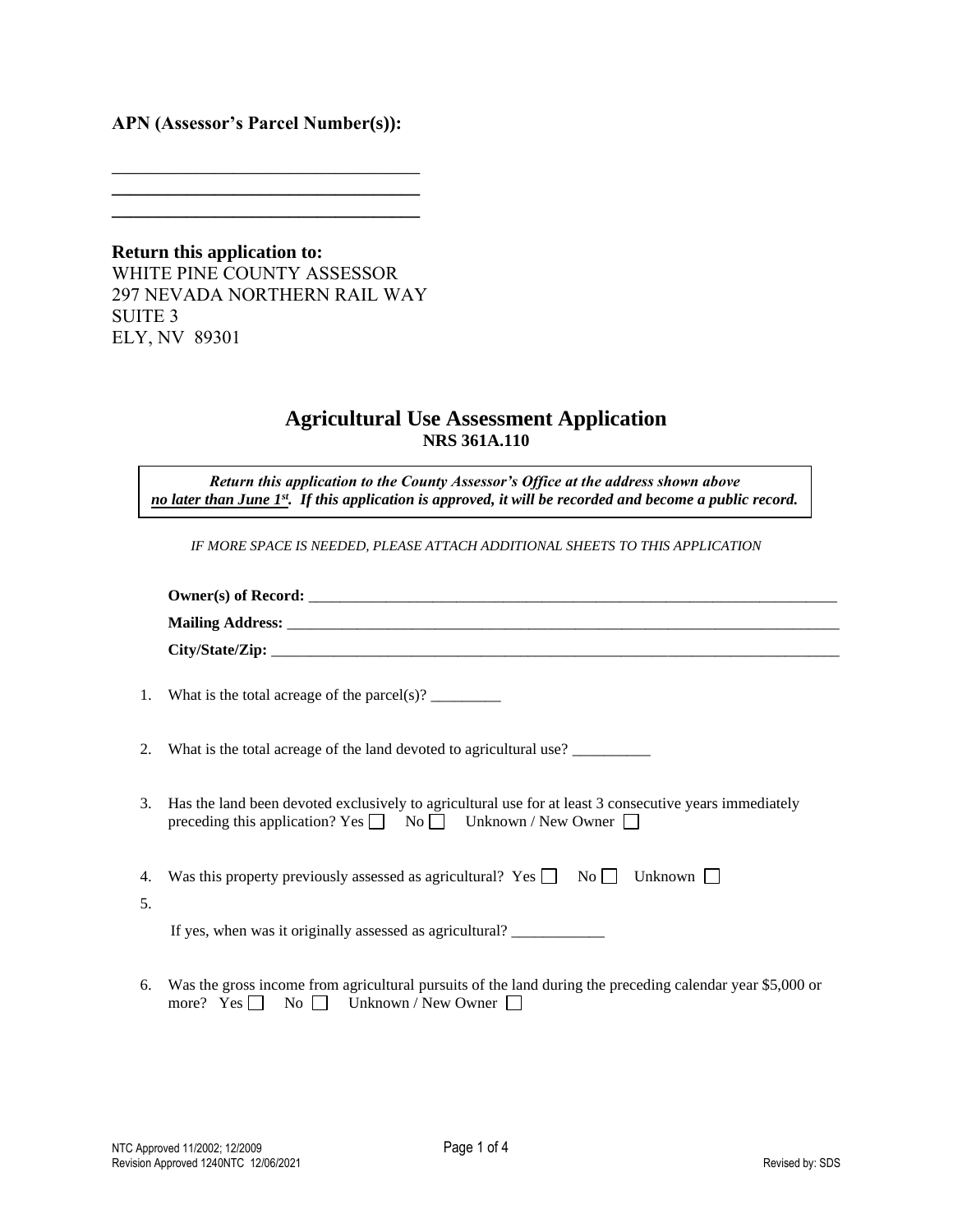- 7. Provide documentation of the minimum gross income of \$5,000 from agricultural pursuits. This may include, without limitation:
	- Leases
	- Receipts
	- Rent paid
	- Account balance sheets
	- Profit, and loss statements
	- Audited financial statements
	- Federal income tax returns (Schedule F or Schedule C).
	- Additional documentation may be requested by the county assessor or the Department.
- 8. Is this property operated by the owner as part of an existing agricultural operation where other parcels are designated as agricultural?
- 9. Yes  $\Box$  No  $\Box$  Unknown  $\Box$

| 10. Is this parcel currently leased to another person for agricultural purposes? Yes $\Box$ No $\Box$ Unknown $\Box$ |  |
|----------------------------------------------------------------------------------------------------------------------|--|
| If yes, please provide a copy of the lease agreement.                                                                |  |

- Are at least 7 acres of the parcel devoted to agricultural purposes? Yes  $\Box$  No  $\Box$  Unknown  $\Box$
- Is this parcel contiguous to other agricultural real property owned by the lessee?

| Yes | No l | Unknown |  |
|-----|------|---------|--|
|     |      |         |  |

11. Describe **all** the uses of the land for which you are requesting an agricultural designation, such as agricultural, residential, commercial, or industrial use. For example, if you farm and live on this parcel, the use would be both agricultural and residential. In addition, please describe the agricultural operation such as raising crops, livestock, poultry, fur-bearing animals, bees, aquatic agriculture, hydroponic gardens.

\_\_\_\_\_\_\_\_\_\_\_\_\_\_\_\_\_\_\_\_\_\_\_\_\_\_\_\_\_\_\_\_\_\_\_\_\_\_\_\_\_\_\_\_\_\_\_\_\_\_\_\_\_\_\_\_\_\_\_\_\_\_\_\_\_\_\_\_\_\_\_\_\_\_\_\_\_\_\_\_\_\_\_\_\_\_ \_\_\_\_\_\_\_\_\_\_\_\_\_\_\_\_\_\_\_\_\_\_\_\_\_\_\_\_\_\_\_\_\_\_\_\_\_\_\_\_\_\_\_\_\_\_\_\_\_\_\_\_\_\_\_\_\_\_\_\_\_\_\_\_\_\_\_\_\_\_\_\_\_\_\_\_\_\_\_\_\_\_\_\_\_\_ \_\_\_\_\_\_\_\_\_\_\_\_\_\_\_\_\_\_\_\_\_\_\_\_\_\_\_\_\_\_\_\_\_\_\_\_\_\_\_\_\_\_\_\_\_\_\_\_\_\_\_\_\_\_\_\_\_\_\_\_\_\_\_\_\_\_\_\_\_\_\_\_\_\_\_\_\_\_\_\_\_\_\_\_\_\_

12. Are there any water rights or a water source associated with the parcel(s)? Yes  $\Box$  No  $\Box$  Unknown  $\Box$ *If yes, please explain:*

*\_\_\_\_\_\_\_\_\_\_\_\_\_\_\_\_\_\_\_\_\_\_\_\_\_\_\_\_\_\_\_\_\_\_\_\_\_\_\_\_\_\_\_\_\_\_\_\_\_\_\_\_\_\_\_\_\_\_\_\_\_\_\_\_\_\_\_\_\_\_\_\_\_\_\_\_\_\_\_\_\_\_\_\_\_\_ \_\_\_\_\_\_\_\_\_\_\_\_\_\_\_\_\_\_\_\_\_\_\_\_\_\_\_\_\_\_\_\_\_\_\_\_\_\_\_\_\_\_\_\_\_\_\_\_\_\_\_\_\_\_\_\_\_\_\_\_\_\_\_\_\_\_\_\_\_\_\_\_\_\_\_\_\_\_\_\_\_\_\_\_\_*

\_\_\_\_\_\_\_\_\_\_\_\_\_\_\_\_\_\_\_\_\_\_\_\_\_\_\_\_\_\_\_\_\_\_\_\_\_\_\_\_\_\_\_\_\_\_\_\_\_\_\_\_\_\_\_\_\_\_\_\_\_\_\_\_\_\_\_\_\_\_\_\_\_\_\_\_\_\_\_\_\_\_\_\_\_\_ \_\_\_\_\_\_\_\_\_\_\_\_\_\_\_\_\_\_\_\_\_\_\_\_\_\_\_\_\_\_\_\_\_\_\_\_\_\_\_\_\_\_\_\_\_\_\_\_\_\_\_\_\_\_\_\_\_\_\_\_\_\_\_\_\_\_\_\_\_\_\_\_\_\_\_\_\_\_\_\_\_\_\_\_\_\_ \_\_\_\_\_\_\_\_\_\_\_\_\_\_\_\_\_\_\_\_\_\_\_\_\_\_\_\_\_\_\_\_\_\_\_\_\_\_\_\_\_\_\_\_\_\_\_\_\_\_\_\_\_\_\_\_\_\_\_\_\_\_\_\_\_\_\_\_\_\_\_\_\_\_\_\_\_\_\_\_\_\_\_\_\_\_

13. If there is any information you wish to provide, that might be pertinent to assist in processing this application, you may include it here.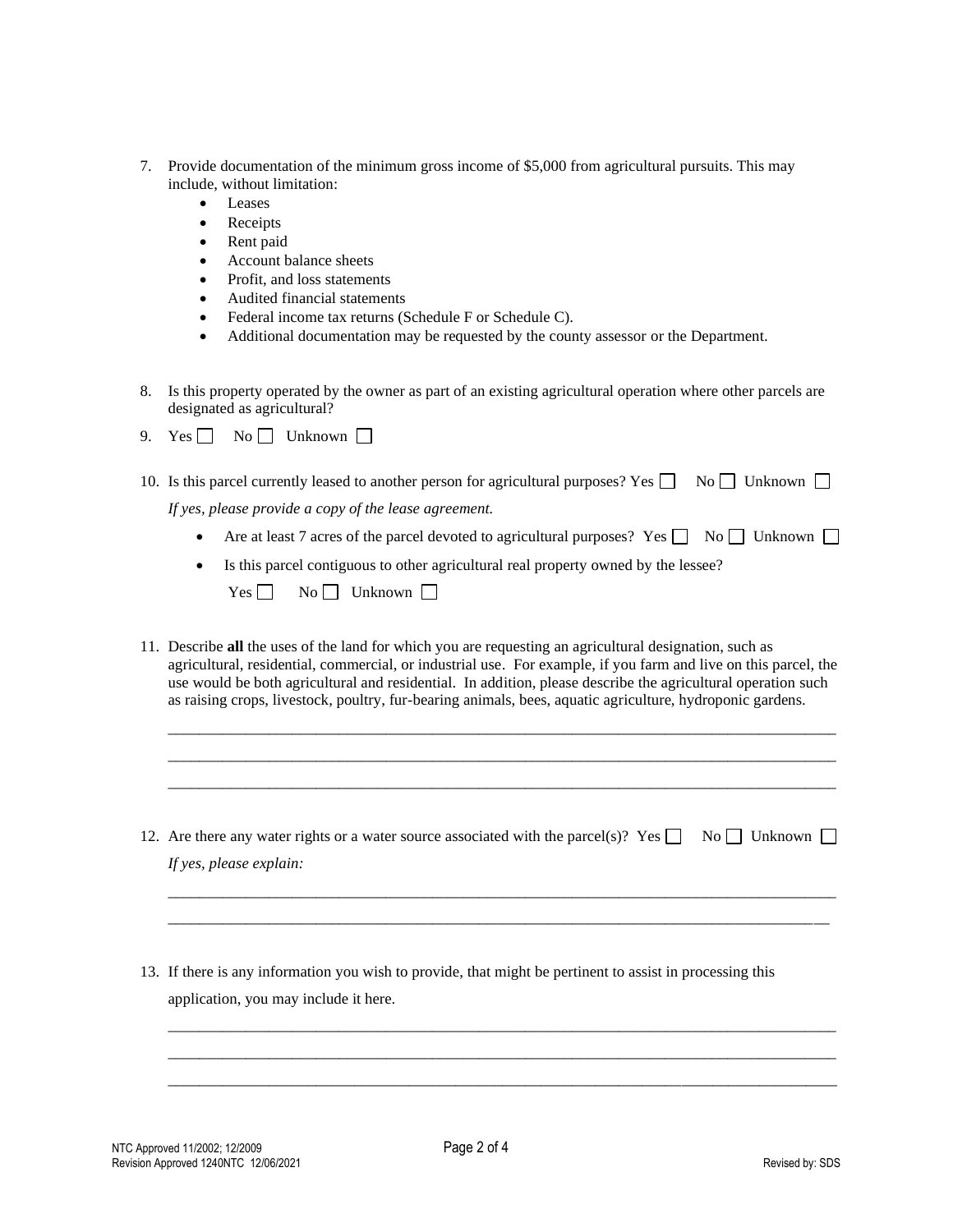The undersigned hereby certify the foregoing information submitted is true, accurate and complete to the best of (my) (our) knowledge. (I) (We) understand if this application is approved, this property may be subject to liens for undetermined amounts. (I) (We) understand that if any portion of this land is converted to a higher use, it is our responsibility to notify the assessor in writing within 30 days of the conversion.

**EACH OWNER OF RECORD OR HIS AUTHORIZED REPRESENTATIVE MUST SIGN BELOW**. IF SIGNED BY A REPRESENTATIVE, THE REPRESENTATIVE MUST INDICATE FOR WHOM HE IS SIGNING, HIS CAPACITY, AND UNDER WHAT AUTHORITY HE IS SIGNING. PLEASE TYPE THE NAME UNDER EACH SIGNATURE.

| Signature of Applicant or Agent | Capacity (Owner, Representative, or Lessee) |                      |  |
|---------------------------------|---------------------------------------------|----------------------|--|
| Type or Print Name              | Authority (i.e. Power of Attorney)          | Date                 |  |
| Address/City/State/Zip          | Phone Number                                | <b>Email Address</b> |  |
| Signature of Applicant or Agent | Capacity (Owner, Representative, or Lessee) |                      |  |
| Type or Print Name              | Authority (i.e. Power of Attorney)          | Date                 |  |
| Address/City/State/Zip          | <b>Phone Number</b>                         | <b>Email Address</b> |  |
| Signature of Applicant or Agent | Capacity (Owner, Representative, or Lessee) |                      |  |
| Type or Print Name              | Authority (i.e. Power of Attorney)          | Date                 |  |
| Address/City/State/Zip          | <b>Phone Number</b>                         | <b>Email Address</b> |  |